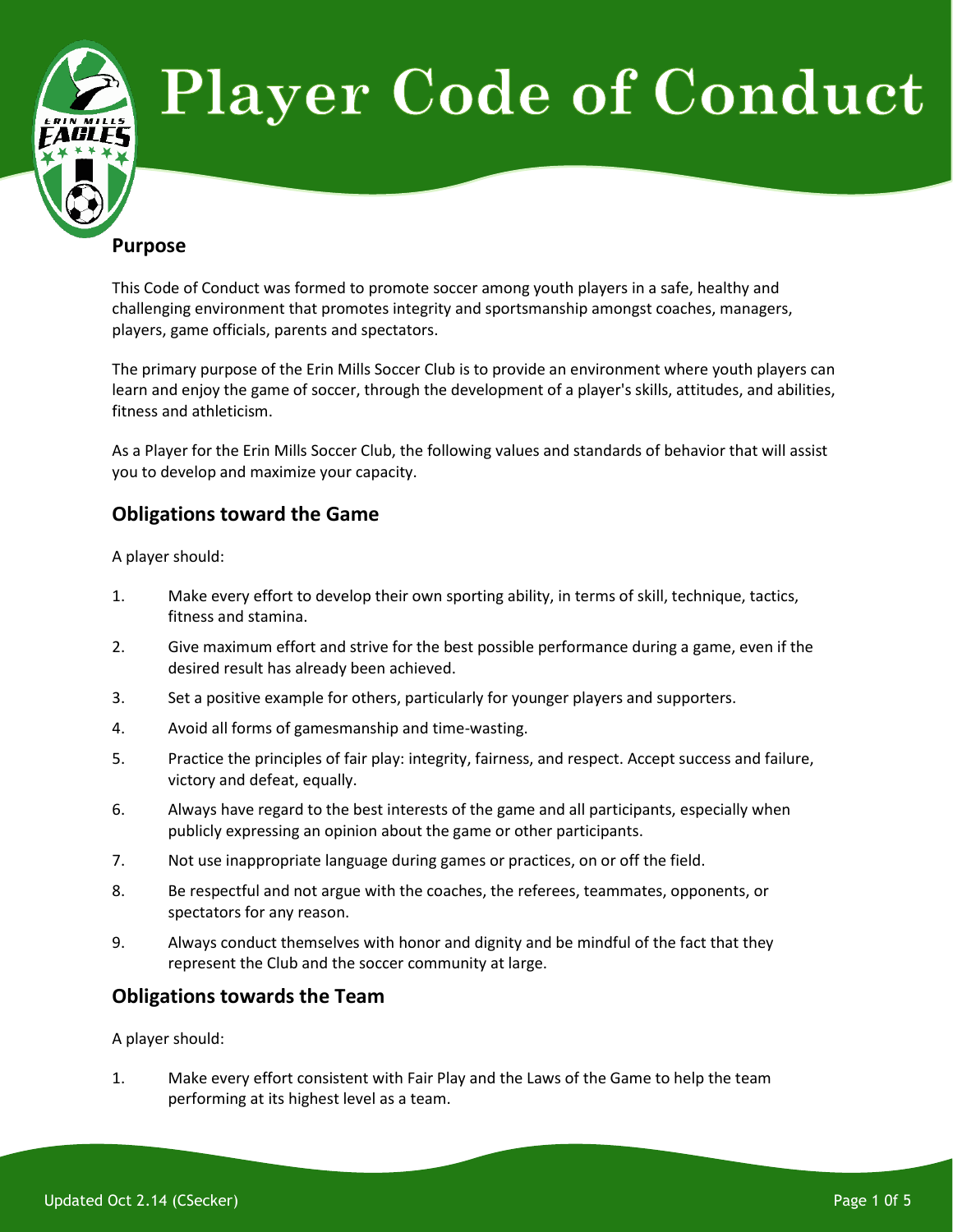- 2. Resist any influence that might, or might be seen to, bring into question commitment to the team.
- 3. Refrain from the use of any alcohol, non-prescription drugs, or tobacco.
- 4. Refrain from any harassment by words or conduct directed towards anyone that is offensive, derogatory and that would likely undermine their self-esteem.

### **Respect for the Laws of the Game and Competition Rules**

A player should:

- 1. Know and abide by the FIFA Laws of the Game, the Published Rules of the Canadian Soccer Association, the Ontario Soccer Association and the Club and the Rules and Regulations governing any competition.
- 2. Resist any temptation to take banned substances or use banned techniques.
- 3. Attend any disciplinary hearings, if required to attend.

#### **Respect towards Opponents**

A player should:

- 1. Treat opposing players, coaches, spectators and game officials with due respect at all times, irrespective of the result of the game.
- 2. Safeguard the physical fitness of opponents, avoid violence and rough play, and help injured opponents.
- 3. Control their temper and resist the temptation to retaliate at all times in any competition.

#### **Respect towards the Match Officials**

A player should:

- 1. Accept the decision of the Match Official without protest.
- 2. Avoid foul, abusive, or offensive words or actions that may offend or mislead a Referee.
- 3. Show due respect towards the Match Official.

#### **Respect towards Team Officials**

A player should:

- 1. Be "coachable" and listen and abide by the instructions of your Coach and Team Officials, during practices and games, or other outings provided they do not contradict the spirit of this Code.
- 2. Show due respect towards the Team Officials of opposing teams.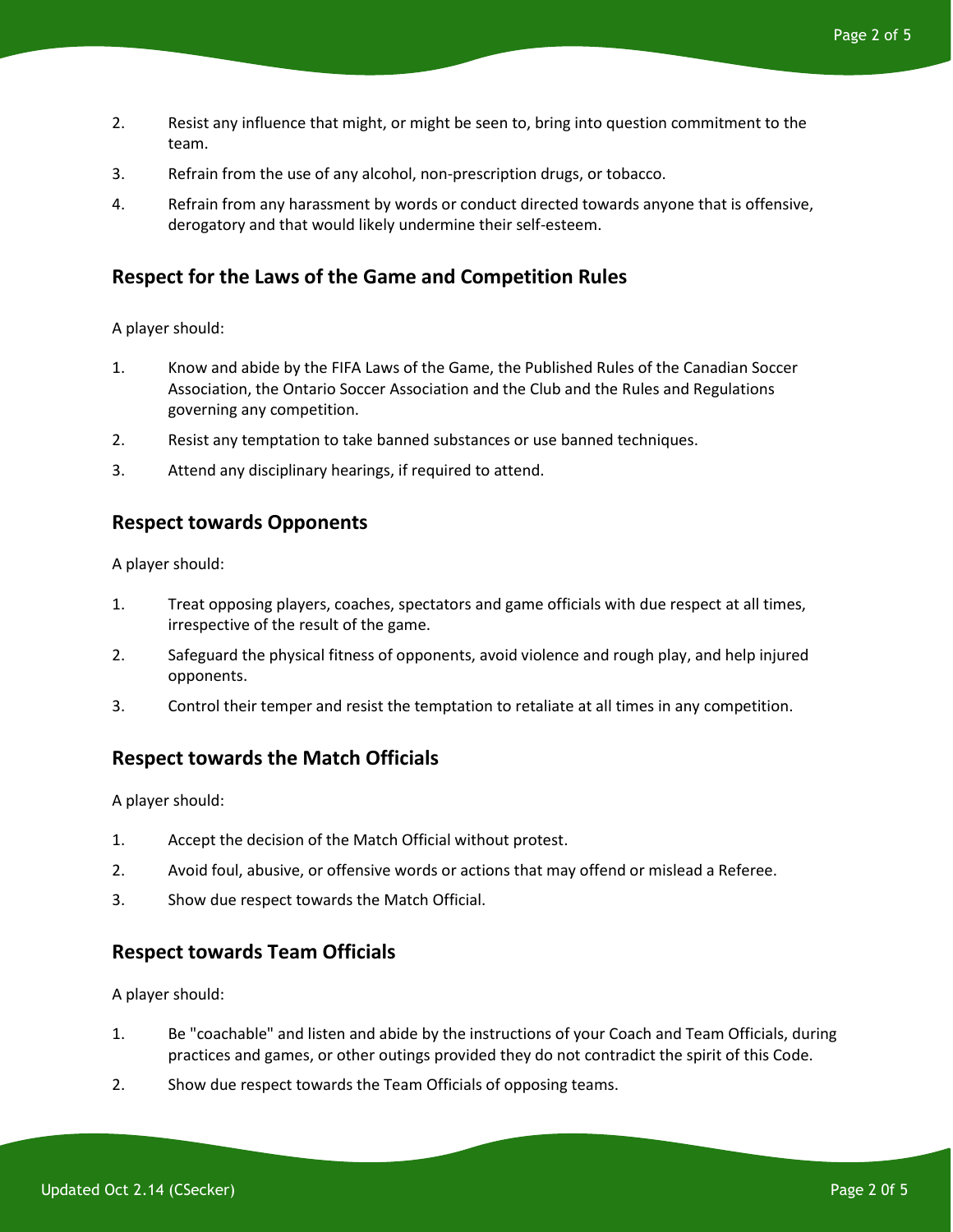# **Respect of Facilities**

A player should:

- 1. Adhere to the policies of all facilities including: water only (no other beverage or food) on artificial turf; no pets anywhere at schools or other fields that do not allow them; no wet shoes in gyms; wear field appropriate footwear, no parking in prohibited areas.
- 2. Not interfere with another group's permitted use of a facility before or after the time allocated to your team.
- 3. Place disposable packaging, water bottles and other garbage or recycling in containers provided, or if none are available, take them for disposal at home.

## **Player's Dress Code**

A player should:

- 1. Comply with Law 4 relating to equipment & uniforms and understand that a complete uniform is required to play in a game and jerseys must always be tucked in.
- 2. Always wear their Club uniform at games and practices, consisting of:
	- Club Uniform Jersey (for Home or Away Games); or
	- Practice Jersey (for practices or training)
	- Club Uniform Shorts
	- Club Uniform Socks
	- Proper footwear
	- Shin pads
- 3. If you are travelling as a team to represent the Club at a national or international competition, players should wear a dress shirt and black dress pants.

#### **Games and Practices**

A player should:

- 1. Regularly attend practices and games and notify the coach or team manager in a timely manner if they are unable to attend a game or practice.
- 2. Arrive at practices early enough to be ready to train when the practice is scheduled to begin.
- 3. Show up for games One (1) hour before game time at the time and location listed in the game schedule or as designated by the coach.
- 4. Understand that the following factors will be taken into consideration when determining playing time, positional play and starting line-ups: